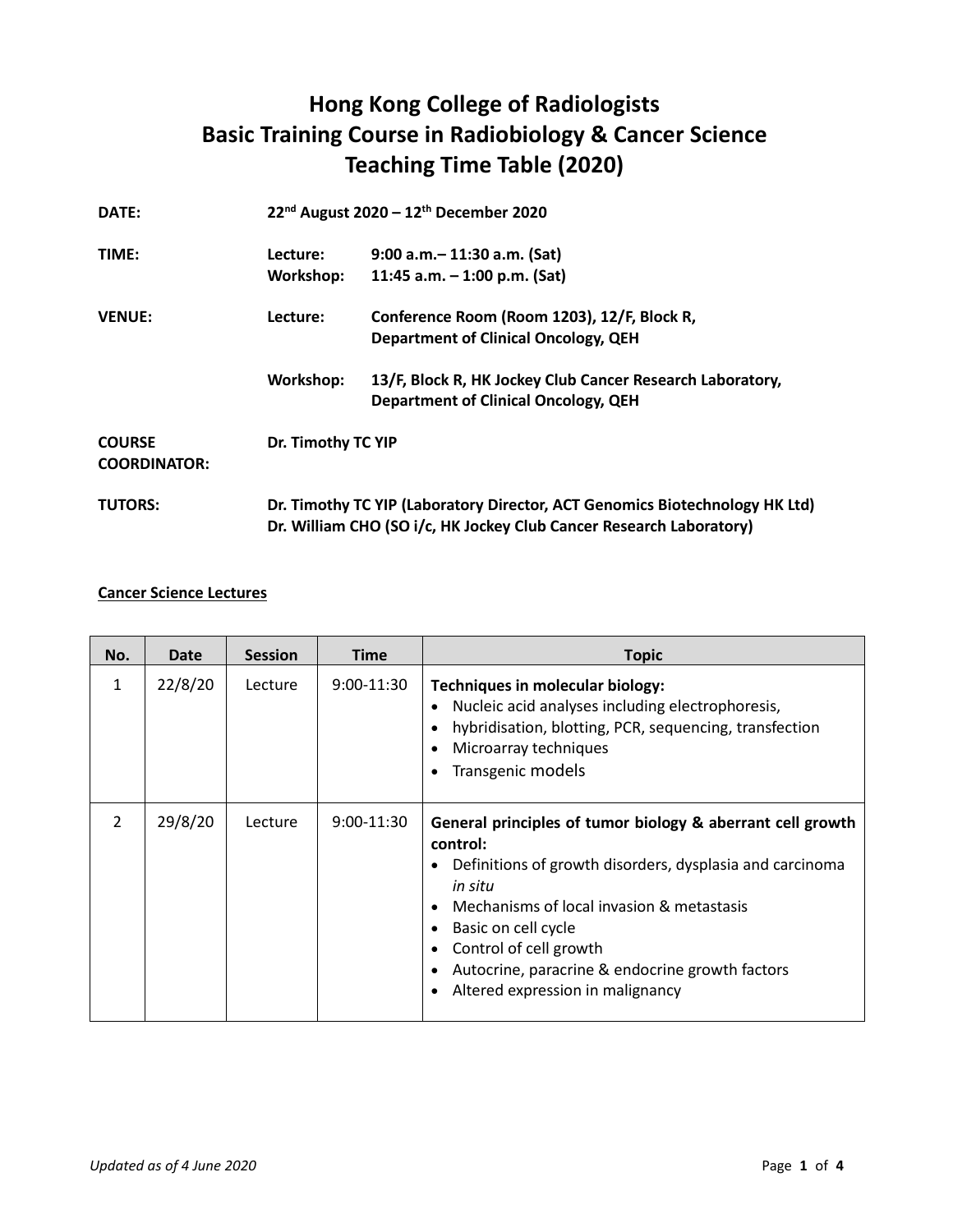| No.            | <b>Date</b> | <b>Session</b> | <b>Time</b> | <b>Topic</b>                                                                                                                                                                                                                                                                                                               |
|----------------|-------------|----------------|-------------|----------------------------------------------------------------------------------------------------------------------------------------------------------------------------------------------------------------------------------------------------------------------------------------------------------------------------|
| 3              | 5/9/20      | Lecture        | 9:00-11:30  | <b>Causation of human cancers:</b><br><b>Environmental factors</b><br>Carcinogenesis<br>Viral carcinogenesis (HPV, EBV, etc)<br>Radiation carcinogenesis<br>$\bullet$<br>Ionising & non-ionising radiation<br>1.<br>DNA damage & repair, nucleotide excision repair<br>2.<br>3.<br>Repair genes & gene products            |
| A              | 5/9/20      | Workshop       | 11:45-13:00 | Molecular biological techniques for cancer studies                                                                                                                                                                                                                                                                         |
| 4              | 12/9/20     | Lecture        | 9:00-11:30  | The genetics of normal and malignant cells:<br>• Point mutations, translocations, deletions, gene<br>amplification and over-expression<br>· Oncogenes, proto-oncogenes, tumor suppressor genes<br>(with examples)<br>• Polymorphism, mini & microsatellites<br>• Brief chromatin & chromosomal structure<br>• Gene therapy |
| 5              | 19/9/20     | Lecture        | 9:00-11:30  | The epigenetics of normal and malignant cells:<br>• DNA hypermethylation, hypomethylation & association<br>with cancer<br>• Methylation reversal<br>• Histone acetylation & deacetylation & association with<br>cancer<br>• Protein-protein interactions                                                                   |
| 6              | 26/9/20     | Lecture        | 9:00-11:30  | <b>Growth of normal and malignant cells:</b><br>• Tumor kinetics<br>• Signal transduction (MAP kinase pathway, etc), kinase<br>inhibitors & cancer<br>• Cyclin, cyclin kinases & inhibitors & cancer<br>• Gene promotors                                                                                                   |
| $\overline{7}$ | 3/10/20     | Lecture        | 9:00-11:30  | The immune system:<br>• Cellular immune system<br>• Antigen recognition & processing<br>• Dendritic cells<br>· Immunological surveillance<br>• Tumor immunology<br>• Immunotherapy                                                                                                                                         |
| B              | 3/10/20     | Workshop       | 11:45-13:00 | Immunological techniques for cancer studies                                                                                                                                                                                                                                                                                |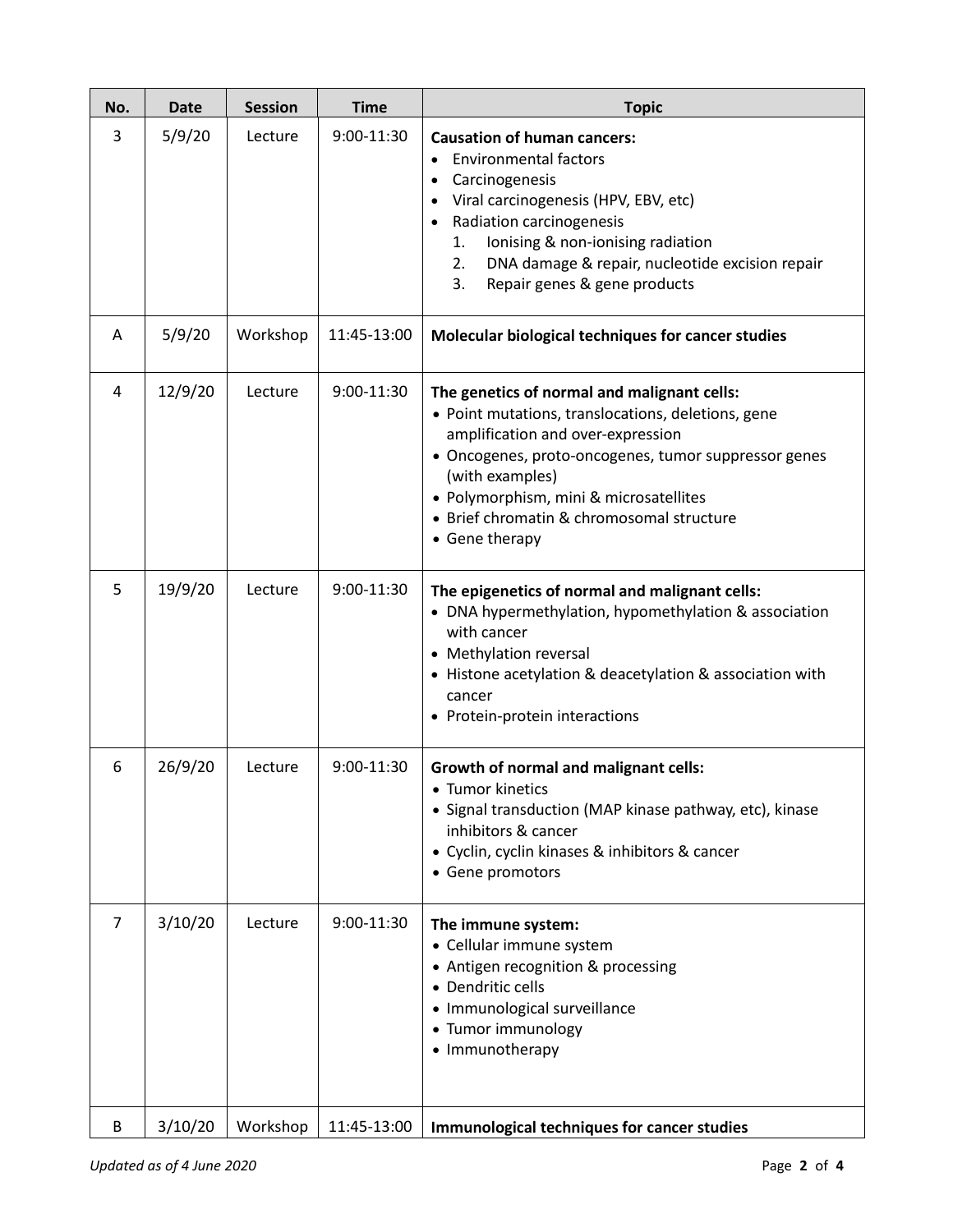| No. | Date     | <b>Session</b> | <b>Time</b>  | <b>Topic</b>                                                                                                                                                                                                                                                                              |
|-----|----------|----------------|--------------|-------------------------------------------------------------------------------------------------------------------------------------------------------------------------------------------------------------------------------------------------------------------------------------------|
| 8   | 10/10/20 | Lecture        | 9:00-11:30   | The physiology of haemopoiesis:<br>• Marrow structure and organisation<br>• The haemopoietic microenvironment<br>• Cell lineages and hierarchies<br>• Control mechanisms in normal haemopoiesis<br>• Tumour vasculature and angiogenesis                                                  |
| 9   | 17/10/20 | Lecture        | $9:00-11:30$ | Cancer susceptibility & inheritance genetics:<br>• Inherited syndromes: AT, XP, Nijmegin break syndrome<br>• Li-Fr, Lynch, MEN, Cockayne, FPC, inherited breast cancer<br>syndromes<br>• Genes conferring susceptibility to cancer<br>• Familial linkage analysis<br>• Genetic counseling |

## **Radiobiology Lectures**

| No.           | Date     | <b>Session</b> | <b>Time</b>  | <b>Topic</b>                                                                                                                                                                                                                                                                                                                                              |
|---------------|----------|----------------|--------------|-----------------------------------------------------------------------------------------------------------------------------------------------------------------------------------------------------------------------------------------------------------------------------------------------------------------------------------------------------------|
| 1             | 24/10/20 | Lecture        | 9:00-11:30   | <b>General principles of radiobiology:</b><br>• Cellular systems (hierarchical, flexible) and their response<br>to radiation<br>• Parallel and linear systems<br>• LET and its relevance to cellular damage<br>• Radiation damage at the cellular level (membrane,<br>cytoplasm, nucleus)                                                                 |
| $\mathcal{L}$ | 31/10/20 | Lecture        | $9:00-11:30$ | Cell survival curves, radiation damage & repair:<br>• Current formulae applied to cell survival curves<br>determination (e.g. Linear quadratic model, $\alpha$ & $\beta$ cell kill,<br>$\alpha/\beta$ )<br>• Cell cycle sensitivity to radiation, repair of sublethal &<br>potentially lethal damages by radiation (i.e. SLDR & PLDR)                     |
| C             | 31/10/20 | Workshop       | 11:45-13:00  | Cell culture & mouse models in radiobiology study                                                                                                                                                                                                                                                                                                         |
| 3             | 7/11/20  | Lecture        | $9:00-11:30$ | Assays for cell survival & radiation damage:<br>• Radiation biology models (monolayer, spheroids, animal)<br>• (normal and transgenic), regrowth curves, clonogenic<br>assay, MTT<br>• In vitro, in vivo & in situ methods for cell survival &<br>damage determination<br>· Biological dosimetry techniques (dicentric chromosomes &<br>micronuclei etc.) |